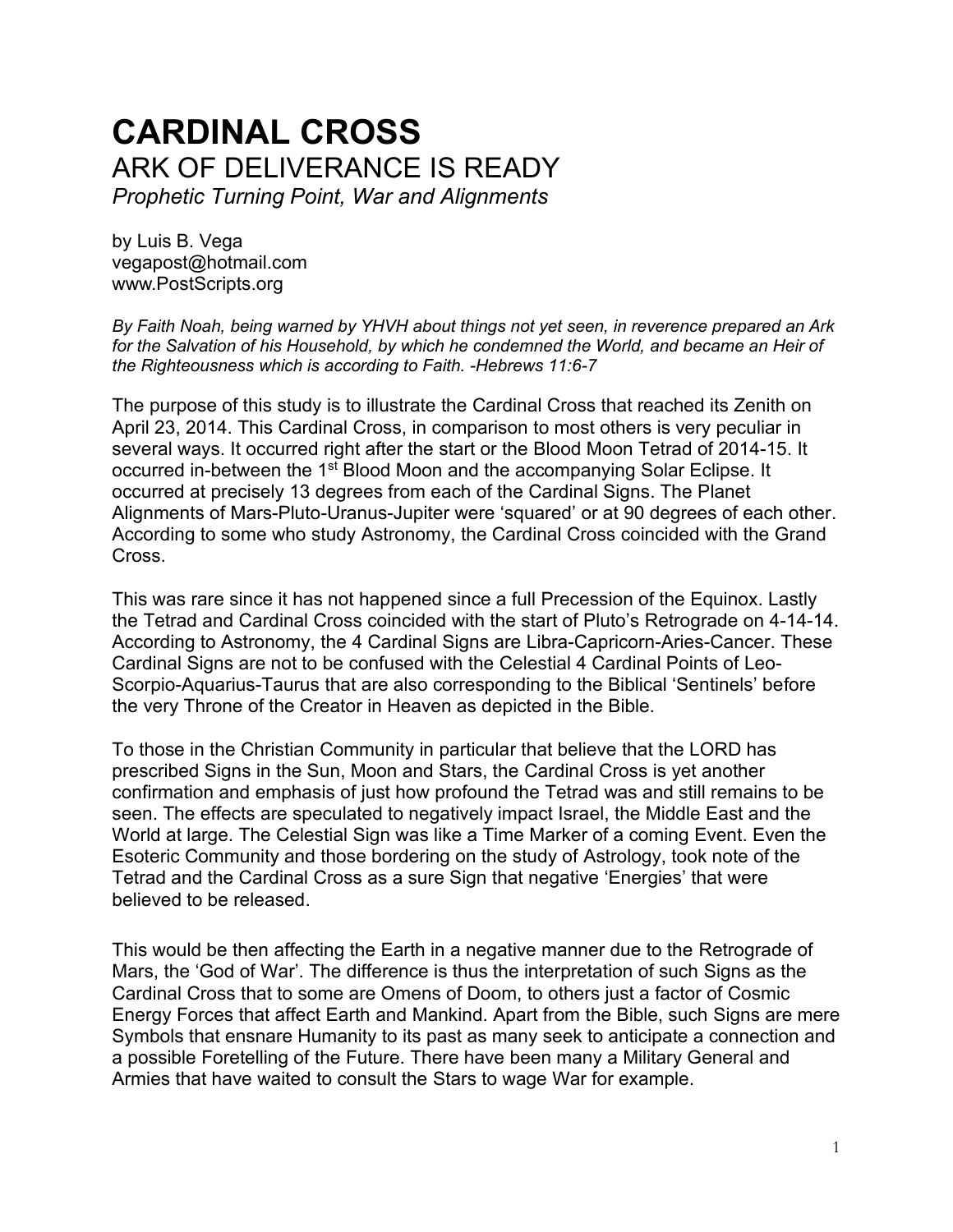#### **Celestial Interpretations**

Such a dependency to what is about to happen independent of the prescripts of the Creator is not wise as Humans do seek to know the Future but apart from the Divine Revelation already given the YHVH in the Bible. Although there is much discussion of the mechanics of the Cardinal Cross Alignment, most have 'missed the boat' of the profound focal point the Cross Alignment is signaling – that the 'Ark of Deliverance' is ready. This Cosmic Sign is not immediately recognized or seen unless one has an intuition to realize what is depicted 'behind' the construct of what is apparent during the Zenith of the Cardinal Cross Alignment.

What is also needed to be perceived is that since Alignments such as the Cardinal Cross in conjunction to the start of the Tetrad are for Prophetic Signs and Divine Appointments, the various Alignments thus have Prophetic Meaning and purpose to YHVH's People. In terms of possible interpretations of such Celestial Blood Moons and Grand Crosses, the evidence is profound based on prior Patterns that have already impacted Israel, the Middle East and the World at large, as foretold by Biblical Prophecy. By some estimation, a Prophetic Tetrad has been a scheduled Heavenly Sign to Israel in particular that War is coming, and Judgment is pending on the World.

What is ominous about this Tetrad in relation to the Cardinal Cross is the Number 13. The Cardinal Cross was at 13 degrees to the Cardinal Points, thus the name. Also, Pluto, the 13<sup>th</sup> Celestial Body, per some counts in the Solar System began its Retrograde on the Passover Eve of the start of the Tetrad. According to the Bible, the Creator has positioned the Celestial Bodies in motion to be a Time-Piece that functions like a 'Mechanical Clock'. When such Celestial Bodies configure or align at certain degrees or occur in proximity to Holy Feasts or Eclipses, then they are not a random occurrence.

Yet some Secular Scientists would prefer to reason away any notion of a possible Creator being involved. Those within and without the 'Scientific' Community scoff at the notion that such Celestial Movements that configure on precise Holy Jewish Feast Days and Celestial Cross Alignments have to do with any Divine or Prophetic Omens or Messages are but mere coincidences. What many fail to realize is that upon an examination of the Prophetic Tetrad of 2014-15 and Cross Alignment history, such will corroborate with the Cycles of Disasters, War, Famine etc., to a degree.

If the Prophetic Tetrads that have fallen on Jewish Feast Days are any indication of what is possibly the cycle of its culminating pattern, then War, Death and Change is coming on a scale not considered normal. This is based on the prior Tetrads of 1949-50 and 1967-68 when Israel was in a State of War that affected its very survival. The message of the Tetrad is that there will be an Inevitable Change coming upon Israel and a 'turning point' i.e., a 'Cardinal' of the whole of the Middle East perhaps. Based on other research and studies, this Tetrad will be related to the possible rebuilding of the 3<sup>rd</sup> Temple in Jerusalem and the rise of the AntiChrist, Pluto the 'God of the Underworld'.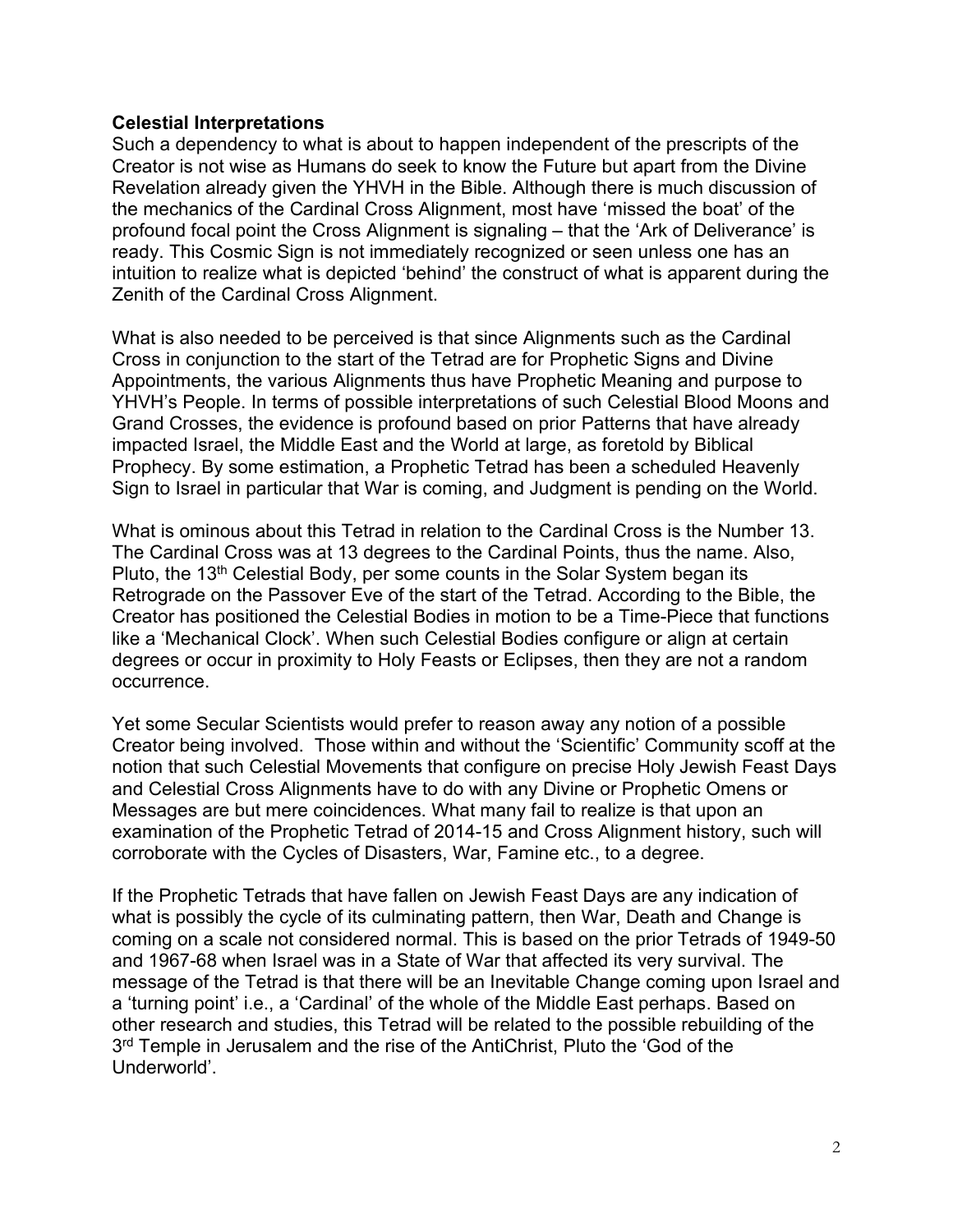#### **Focal Point - Argo**

As the World has gotten increasingly interdependent, such a drastic change in the Middle East of having a Jewish Holy Temple will have reverberations across the Muslim World. Such an assurance of this event that is predicted to occur sometime after the Tetrad of 2014-15 might be also a victim of a Self-Fulfilling Prophecy. That is, if most are talking about and expecting War in the Middle East or a 3<sup>rd</sup> Temple in Jerusalem, then it will more likely occur because of the anticipation. Nonetheless these 2 speculations of an 'Ark of Deliverance' as in the Rapture of the Bride of Christ and the rise of the AntiChrist have been the theme of prior Celestial Events and hinted at even through the Illuminati Luciferian Hollywood scripts with such movies as Argo and Noah for example.

Some in the Christian Community that are anticipating the Rapture are excited that perhaps sometime during such Cosmological Alignments and sequences is perhaps when the 'Blessed Hope' or the Call will occur due to the 'Change' ensuing. As noted, based on Astronomy, a Cardinal Cross Alignment always signals a 'turning point' as in a Change. If the Rapture and the AntiChrist would materialize during the span of such Celestial Signs, the world will be in for a certain Change. The Bible does teach that the coming of the AntiChrist will be accompanied by such Celestial Signs in the Heavens.

There was a frenzy and talk about the Tetrad of 2014-15 and the accompanying Cardinal Cross exactly in-between the 1<sup>st</sup> Lunar and Solar Eclipses. This study strongly suggests that the Cardinal Cross is all about the 'Ark of Deliverance'. It is a Sign of a soon coming Deliverance from this present Evil World that has overtones of the Biblical storyline of Noah's Ark. This is depicted when one realizes what the Celestial Focal Point of the Cardinal Cross is centered on. This Center Point is Argo, the 'Celestial Ship' when configuring a Stereographic View of the Cosmos from Earth's perspective.

Argo is associated with the other Signs of Cancer which means **'**Messiah's Redeemed Possession Held Fast.' There is also Ursa Major, the large Sheepfold and Ursa Minor, the smaller Sheepfold. Argo the Ship is referencing 'The Pilgrims Safe at Home'. Argo is a depiction of a Celestial Ship or Ark that is made up of multitudes of Travelers or 'Pilgrims'. It has 64 Stars in the Constellation. The Brightest Star is near the Keel and is called Canopus which means 'the Possession of Him who Cometh.' Other Star-Names are the following listed.

| Sephina       | The Multitude or Abundance |
|---------------|----------------------------|
| <b>Tureis</b> | <b>The Possession</b>      |
| Asmidiska     | The Released who Travel    |
| Soheil        | <b>The Desired</b>         |
| Subilon       | The Branch                 |
|               |                            |

Many who study Biblical End Times may very well see the Prophetic Parallels with this depiction of the Ark or Ship that is to carry the Pilgrims to Safety as the Ark did for Noah and his Family. In the case of Noah, once the Door was shut by YHVH, Noah and his Family were safe as the Waters of Indignation covered the Globe.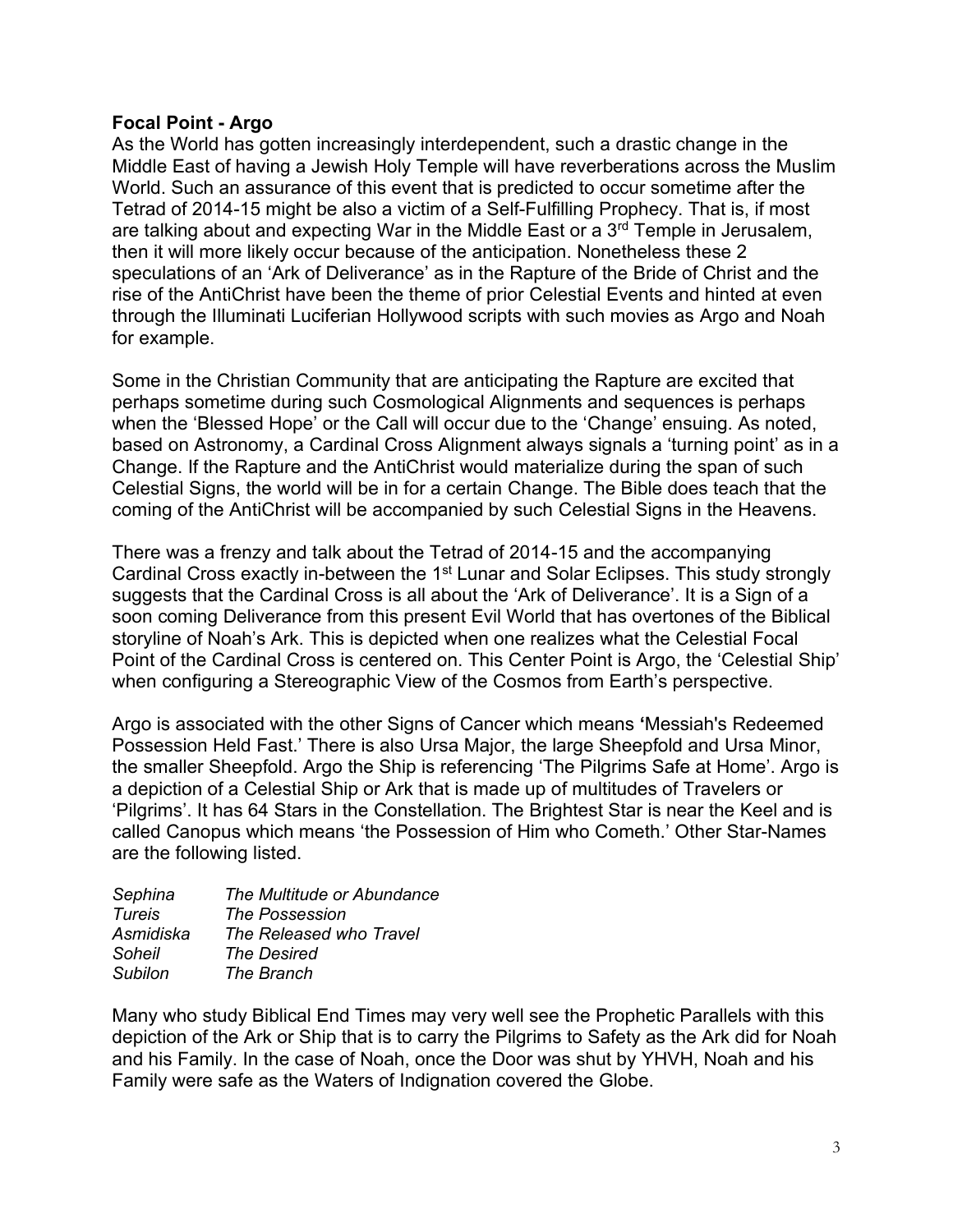#### **Celestial Precedence**

They were not physically removed from the Earth but were hid as it were in a 'Chamber' and they stepped out into a New World Order, a 'Paradise' anew after the Flood. Such will be in parallel fashion once the Rapture of the Bride of Christ occurs but in mirrored fashion perhaps. A verse in Isaiah is often attributed to this possible scenario. Isaiah 26:20 states the following. 'Come, my People, enter thou into thy Chambers, and shut thy Doors about thee: Hide thyself as it were for a Little Moment, until the Indignation be overpast.' At the time of the Rapture, the Bride of Christ is to be removed from Earth and be kept hidden in the 'Marriage Chamber of Christ' in Heaven while the Seal Judgments of Revelation of Indignation are poured out on the World and the AntiChrist that will be revealed.

In comparison to Eternity, it will be a 'little moment' as the Bride and Jesus, come back at the Battle of Armageddon to set up Jesus' New World Order. Like Noah and his Family, the Raptured Saints upon the 'Snatching Away' will likewise step out into a New World upon their return to help set-up Christ's Kingdom to co-reign with Christ on Earth for 1000 Years. If the Tetrad and Cardinal Cross are indeed marking this coming turning point in human history and specifically as it pertains to Israel, then the Rapture is perhaps at the door prophetically.

There are many correlating Signs such as the disclosure of Pluto, the God of the Underworld, Poseidon, the God of the Waters and Earthquakes. It was Nimrod who 1st opposed YHVH after the Flood. A  $2<sup>nd</sup>$  Nimrod type will soon be revealed. To reiterate, the Cardinal Cross is demarking Argo, the Ark in the Celestial Star configuration that depicts the Grand Celestial Ship that takes the Pilgrims home according to the work of E.W. Bullinger. What is unique about this Tetrad is that the Grand Cross adds another layer of Prophetic Overtones alluding to the Days of Noah.

The Message of the Cardinal Cross being so near to the Passover that year was that the 'Ark of Deliverance' is ready and available and perhaps a 'Last Call' to get in. Perhaps there will be a Final Boarding Call as the calls to board trains often occur in comparison as trains are about to depart. Metaphorically, Jesus Christ was that 'Ark' during the Passover on which He became the Sacrificial Lamb to take away the Sins of the World at another Cross, that of Calvary in Jerusalem.

Could the Tetrad be so clear of a Sign for Israel to occur after its Passover to have the Jews take note and look at a Celestial Cross and perhaps see YHVH which means, Behold the Hand, Behold the Nail? This study strongly suggests thus that YHVH is announcing that the 'Ark' is ready; the call is to be proclaimed to enter in through the only 1 and Narrow Door, Jesus Christ. In an analogy of Noah to the Rapture and Passover, YHVH's Judgment 'passed over' those that were under the Blood of the Lamb. It was as if the Water of Judgment passed over the Ark of Noah. Many in the Christian Community will ascribe this Focal Point of Argo designated by the Cardinal Cross as an emphasis that the 'Deliverance' is about to occur, i.e., the Rapture.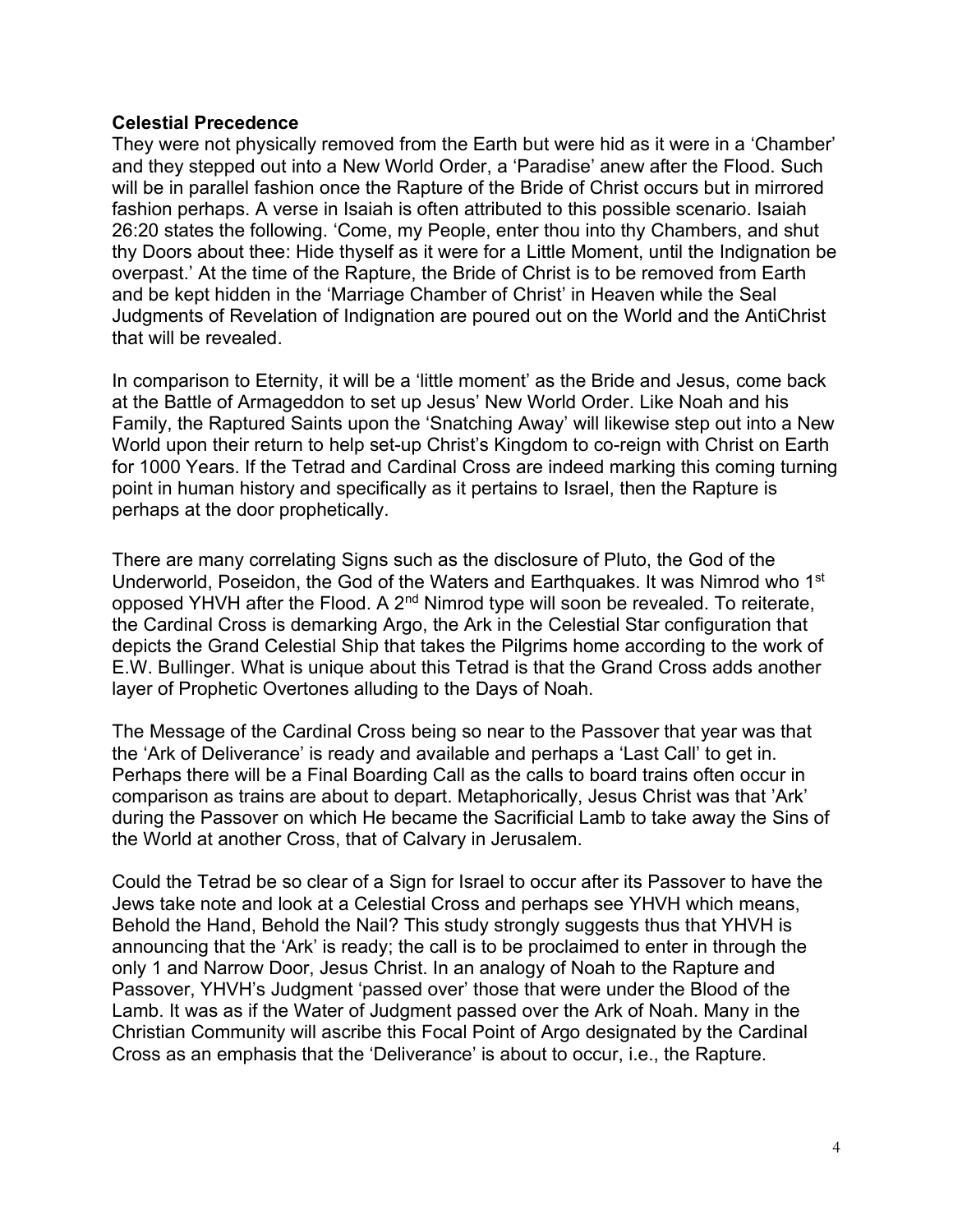This study is insinuating that the literal Rapture event might take place at the very time that a Passover or an Astronomical Event is to take place. It remains to be seen as other Feast Days like Pentecost come to mind. The Signs are perhaps just to put the Church on notice of when such Deliverance could occur but that such incredible Signs as the Cardinal Cross have reached their Climax and Prophetically, the People of YHVH should be on High Alert Spiritually in these 'Last Hours' Prophetically. The Tetrad of 2014-15 was very unique in that not only did it kick-off with this Cardinal Cross Alignment, but it ended on a Sabbatical Cycle and on a Super Moon.

It started then the next to end in 2022. Will this 7-Year Countdown lead to Daniel's 70<sup>th</sup> Week of Years? It is not beyond the realm of probability. This was especially true when the variance of degrees to all the Cardinal Points is 13 degrees and the start of Pluto's Retrograde starts on the Eve of Passover. During this time, Mars is the closest to Earth in several years that signals an intensification of Global War. It is no coincidence that the Cross Alignment is called the Cardinal Cross because it is in reference to it being as a hinge, like a Door, as the Crosses in Astronomy and Astrology are attributed to corresponding to Dramatic Turning Points in Human History.

Yet the rationale behind the hype about the Tetrad of 2014-15 is that the prior ones that fell on Passover and Sukkot had a major 'historical change' and 'turning point' for the Jews. Israel was inducted into the UN Membership when the 1949-50 Tetrad occurred. Israel regained Jerusalem for the 1<sup>st</sup> time since it was destroyed by the Romans in 70 AD during the subsequent Tetrad of 1967-68. Many are speculating that this 3<sup>rd</sup> Tetrad will signal the rebuilding of the 3<sup>rd</sup> Temple due to War that will break out after the 7-Years from the Tetrad of 2014-15 has passed. This study suggests that the Creator is making a statement to have the Jews in particular and Humanity in general, take notice of these Signs.

The point is that the Tetrad Blood Moons centered on an 'end' of a Sabbatical Cycle of 7-Years. And the next 'Tetrad', in 2021-22, 3 out of the 4 will only be Total Blood Moons but, it happens to end on the beginning of the next Sabbath Cycle. Most speak to the technical aspect or generalization of how a Cardinal Cross comes about but most if all are not aware or have ascertained its specific message other than a speculative of Doom and Gloom. Pardoning the pun but many are 'missing the boat' in that the Cardinal Cross Alignment is referencing the Ark; that the Pilgrims are going to be shipped-out to a 'Glory that should follow' and that the Messiah's 'Redeemed Possession', His Bride will be held fast', per the interpretations of E.W. Bullinger.

At the same time, the workings of the Dark Lord, Lucifer is hard at work ready to birth his New Phoenix and his New World Order in anticipation for the AntiChrist to take possession of it and later on Lucifer to possess him. This will require the implosion of the Old World Order to bring about his 'Nimrod' whose Spirit will be that to oppose YHVH and YHVH's People and stand as the 'Christ' instead of Messiah Jesus. He demands exclusive Allegiance and Worship. Perhaps is has come to such the Season of Change and of this 'turning point' that is to come years after these unique Cosmological Phenomena.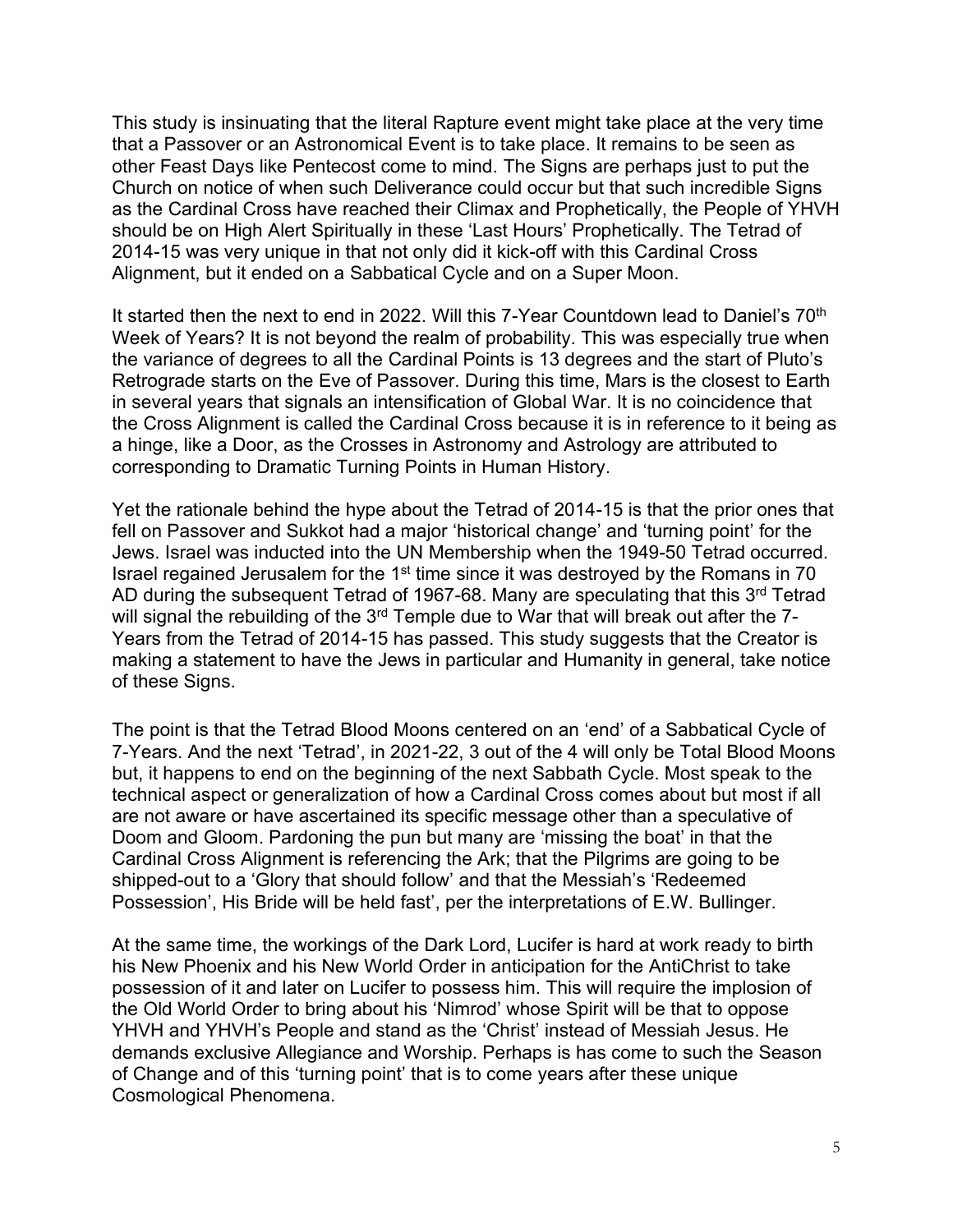# **Cardinal Cross**

With respect to the Cardinal Cross that began to reach its Climax on the 23 of April in 2014, exactly 7 Days after the  $1<sup>st</sup>$  Blood Moon, it reached 13 degrees from the subsequent Mazzaroth Signs. For example, Mars was in Virgo, 13 degrees on the Sun's path was in Libra; 13 degrees from Pluto's alignment was Capricorn and etc. The reason it is also called the Cardinal Cross is that this 13-degree demarcation fill precisely on the Cardinal Points of the Heavens which is Libra, Capricorn, Aries, and Gemini. The number 13 at this place in time in the History of Humanity and Israel in particular is very significant and possibly will speak as to the characteristics of this possible change to come.

A Celestial 'Cross' is observed when the 4 key Heavenly Bodies are said to be 'Squared' to each other. The mere fact that the Cross Alignment occurred dead center in-between the start of the Tetrad 1<sup>st</sup> Blood Moon and its accompanying Solar Eclipse is statistically against the odds to be a random coincidence, as some would say. To reiterate, exactly in-between the 1<sup>st</sup> Blood Moon of the Tetrad on April 15, 2014, and the accompanying partial Solar Eclipse of April 29, 2014, saw the Cardinal Cross configured. This is not to be confused with a Grand Cross Alignment. Did it have to do with Biblical Prophecy?

The Cardinal Crosses occur frequently but was it interesting and spectacular is that for the first time in a Cycle of the Precession of the Equinoxes, spanning nearly ~26,000 years, the Cardinal Cross will align with the Grand Cross. Other factors are enhancing this 'Sign' and period of time as Mars, the 'God of War' and Pluto, the 'God of Death' are in Retrograde. The Retrograde of Mars also occurred during the prior Prophetic Tetrads of 1949-50 and 1967-68 when the Blood Moons occurred on Passover and Sukkot.

To have a context and general understanding of the mechanism of a Cardinal Cross, several points will be presented to have a better understanding of what is occurring during this time. There are 'Fixed Crosses' in the Heavens like the Southern Cross in the Mazzaroth Sign of Centaur, for example. Pertaining to the Planets, a 'Cross' occurs when 4 Planets are at 90 degrees to each other, that is 'squared' and approximate a 'Cross Alignment'. This Cardinal Cross began its slow movement of Planetary Alignments on Christmas Eve, 2013 and will reach its Zenith 7 Days after Passover on April 22/23, 2014. The 4 Celestial Points correspond to the 4 'Galactic Sentinels' of the Mazzaroth and Throne of YHVH.

|         |        |        | GOSPEL CREATURE ARCHETYPE CHARACTERISTIC |
|---------|--------|--------|------------------------------------------|
| Matthew | I ion  | KING   | King of the Jews from Judah              |
| Mark    | Bull S | ERVENT | Lowly servant to carry burden of sin.    |
| Luke    | Man    | HUMAN  | GOD-MAN, the incarnate Creator.          |
| John    | Eagle  | GOD    | <b>WORD of GOD. The Almighty.</b>        |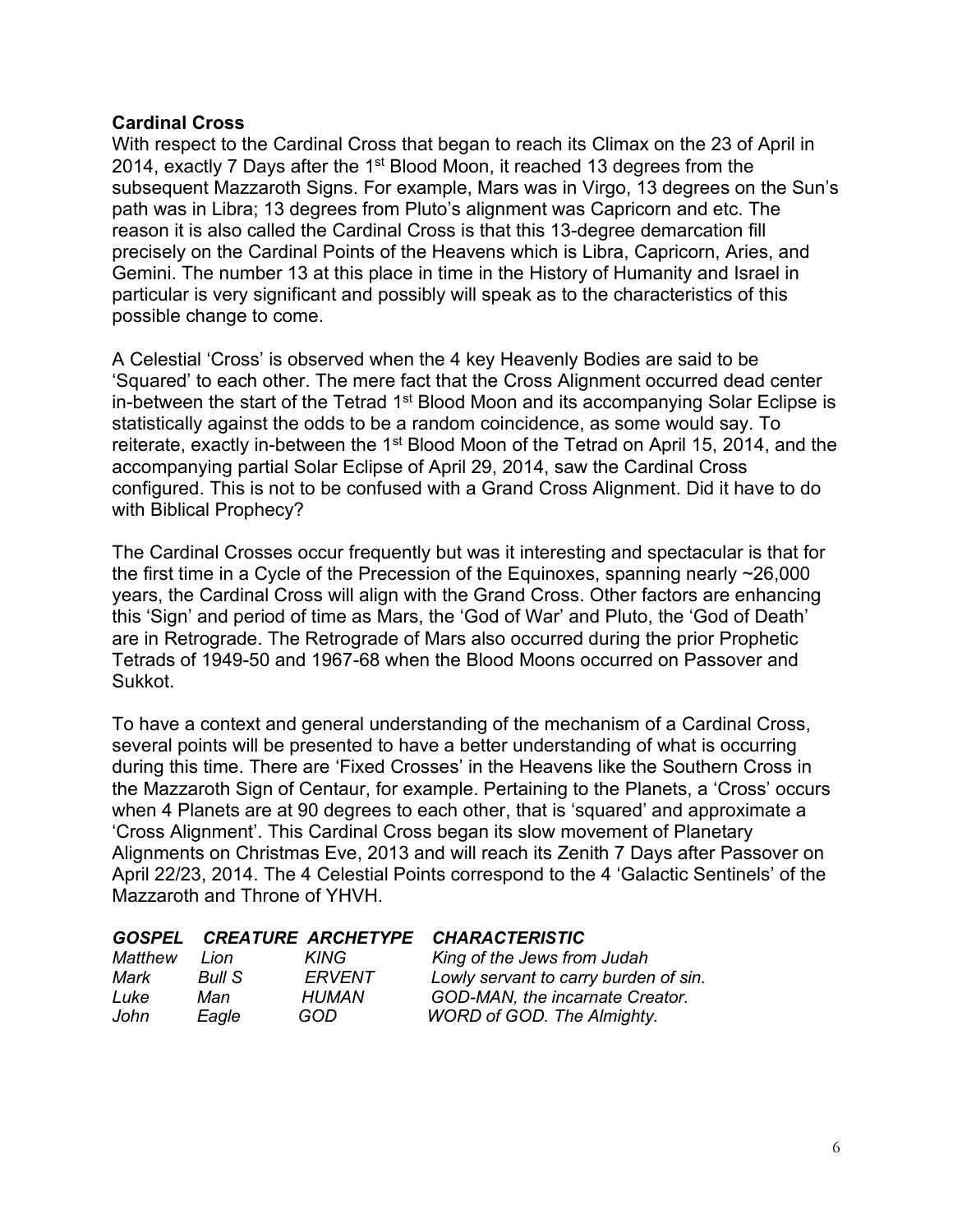### **Meaning of Numbers: 13**

They depict the multi-faceted nature of the Messiah, Jesus Christ and His Work of Redemption on the part of a Fallen Humanity. This study suggests that the Creator, at this point in time has chosen the start the Tetrad as a 'Message of Change' within the context of the meaning of 13 since the Cardinal Cross is at the 13<sup>th</sup> degree marker on the Mazzaroth. The Number 13 in itself is neither good nor evil as any Number is merely ascribed an attribute and represents a count. The meaning of the Number 13 is symbolic of Rebellion and Lawlessness.

It is attributed to the rise of Nimrod, a type of the coming AntiChrist that as Nimrod, will seek to be the Mighty Hunter (Orion) 'Before the LORD'. This literally means that he tried to take the place of God, according to Genesis 10:9. In essence, Nimrod wanted to be 'Christ' just like the Sinful Nature of Lucifer as an 'Anointed Cherub' was a little 'Christ'. Also, Nimrod was the 13<sup>th</sup> in Ham's line who was one of Noah's 3 Sons who survived the Flood.

The number 13 represents Government created by Men, but inspired by Lucifer, in rebellion against YHWH. In other aspects, the phrase 'Valley of Hinnom' occurs 13 times in the Bible. This Valley was where Abortions were performed to the Pagan Owl God Molech. Molech was worshipped through the Sacrifice of Newborns that were placed on the red-hot Arms or Lap of the Idol to be burned alive. Lastly, the Red Dragon, a Symbol for Lucifer the 'Shining Serpent' is found 13 times in the book of Revelation.

When Planets are opposite each other in the heavens, they are said to be in 'Opposition'. Mars was in Opposition to Uranus and Pluto was in opposition to Jupiter during this Cross Alignment. When the Planets are in Opposition, most likely they will be at an approximate 90° angle to each other, thus this positioning is called Squared. The 4 Planets that made up the Cardinal Cross were Mars-Pluto-Uranus and Jupiter. The following table depicts how they were associated to the Cardinal Points.

| <b>Planet</b> | in Sign            | <b>Degree</b> | to Cardinal Sign |
|---------------|--------------------|---------------|------------------|
| Mars          | Virgo              | 13            | Libra            |
| Pluto         | <b>Sagittarius</b> | 13            | Capricorn        |
| Uranus        | <b>Pisces</b>      | 13            | Aries            |
| Jupiter       | Gemini             | 13            | Cancer           |

The purpose of this study has been to illustrate the occurrence of the very unique Celestial Alignment of Planets in the Solar System that comprised the Cross Alignment of 2014. Mars-Pluto-Jupiter-Uranus were Squared with each other to construct a 'Cross Alignment' called the Cardinal Cross. While many Astronomers and Astrologers were excited as were some Christians about the start of the Tribulation, many others are sounding the Alarm that perhaps this Cosmic Alignment were alluding to a 'Doom and Gloom' scenario. It should be noted that the possible implications may not be seen until the near future. Such Signs may also just be Announcers or Precursors.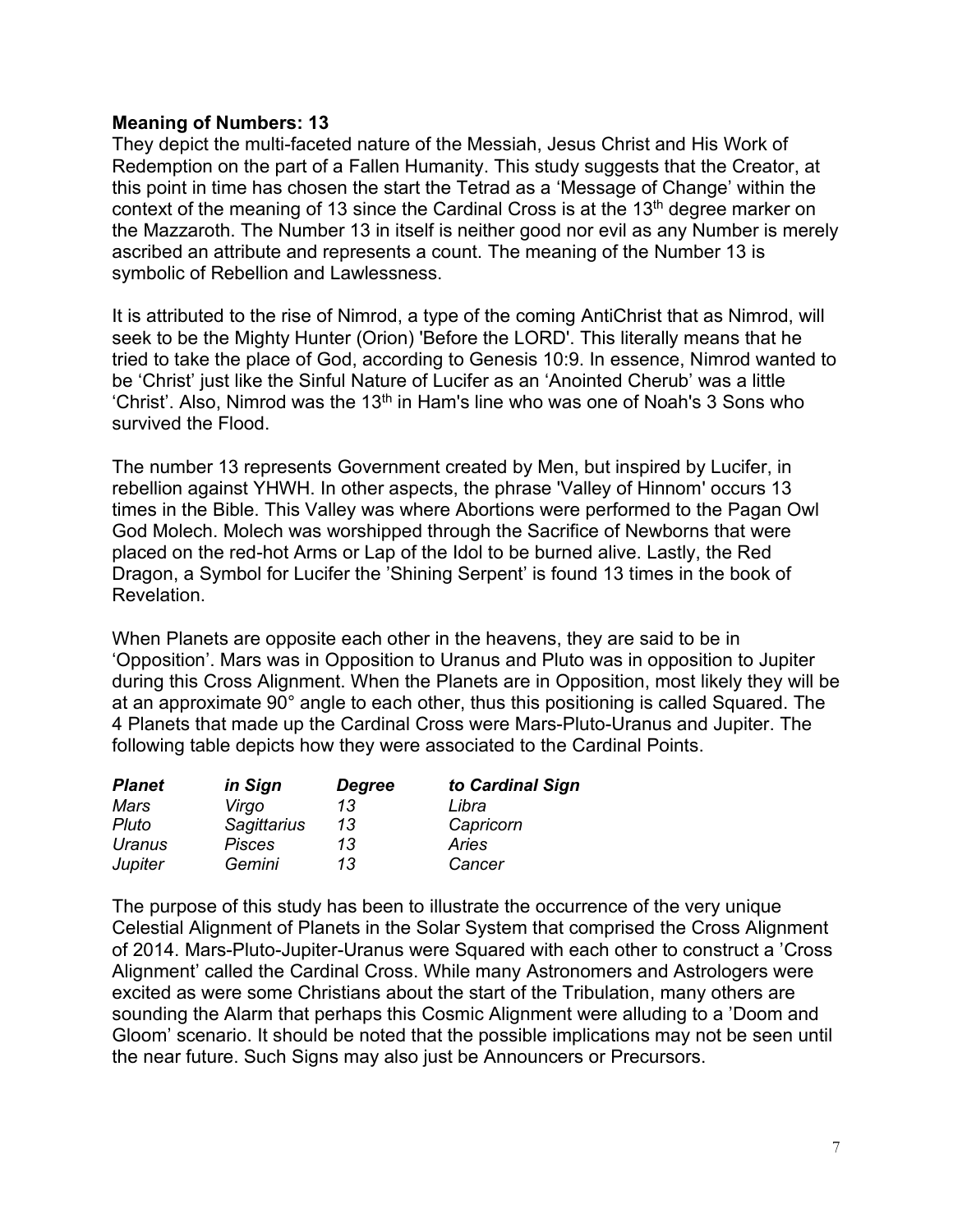# **Ark of Deliverance**

Many in the Religious Community, to include Evangelical Christians are labeled 'Superstitious' for believing such a notion of considering Astrological Charts and Planetary Alignments to determine possible Prophetic Nuances. What most will miss in observing such a Celestial Alignment is the encrypted depiction the Cardinal Cross was actually 'demarking' a Change. Upon an observation using the Stereographic View of the Solar System, it can be easily ascertained that the message of the Cardinal Cross was alluding to the Ark, the 'Celestial Boat' that is built for the 'Deliverance of the Pilgrims', according to the work of E.W. Bullinger in his research entitled, the Witness of the Stars.

To reiterate, Metaphorically and Biblically speaking, the Ark is ready to be boarded. This study strongly suggests that the Cardinal Cross is marking the Focal Point which emphasis Argo or the Ark. Such Signs by YHVH are perhaps meant to be taken notice of during this Celestial Sign of the Tetrad and 'Cross' in the Heavens that are perhaps a 'Call' that a Turning Point is about to occur in the world and that the Ark is about to depart with the Church. Perhaps the time soon after the Tetrad will witness this Change and 'Departing Scenario'. It does not mean that such an inference or interpretation requires it to be fulfilled that very moment or year.

The Sign could be inferring that the Rapture of the Bride of Christ could occur as a type of how the World was removed from Noah so as the Bride is to be removed from the World. If the message and timing of the Cardinal Cross was that of a Turning Point and Departure, it would line-up with what many who study End Times are interpreting from the Bible is to take place, per the books of Daniel and Revelation. After all, the Cross of Calvary on which Messiah was Crucified on was that of Death, Judgment and a Turning Point in Human History occurred because of it.

Jesus Christ's Sacrifice on the Cross of Calvary meant Mercy, Forgiveness, Liberty and Eternal Life as He was suspended between Heaven and Earth for those that took heed of the Sign of Jonah and have placed their Trust and Faith in the Risen Savior. Jesus Christ will one day personally escort His Bride to Glory to protect her in the Hidden Chambers or Ark until His Wrath upon the World and AntiChrist will pass. This will be the '1 Hour of Trial' coming upon the World.

As the Creator has fashioned the Sun, Moon and Stars for Signs and Appointments, so too has the schedule of when certain Alignments are to occur and perhaps to Alert to the pending fulfillment of what it is being highlighted in the Heavens. If this is a Sign from YHVH concerning the leading-up to the coming end of the Church Age, then the 'Ark of Deliverance' is completed and perhaps there is a Final Call to enter the Ark as the Door is about to be shut; pending the World-Wide Judgment to come. The context of this worldwide 'Trial' will be the New World Order. The Cardinal Cross or Celestial Door to this Ark is shutting and perhaps it was a Cosmological Message of the 'Final Call', Metaphorically speaking. so as to not 'Miss the Boat'.

\_\_\_\_\_\_\_\_\_\_\_\_\_\_\_\_\_\_\_\_\_\_\_\_\_\_\_\_\_\_\_\_